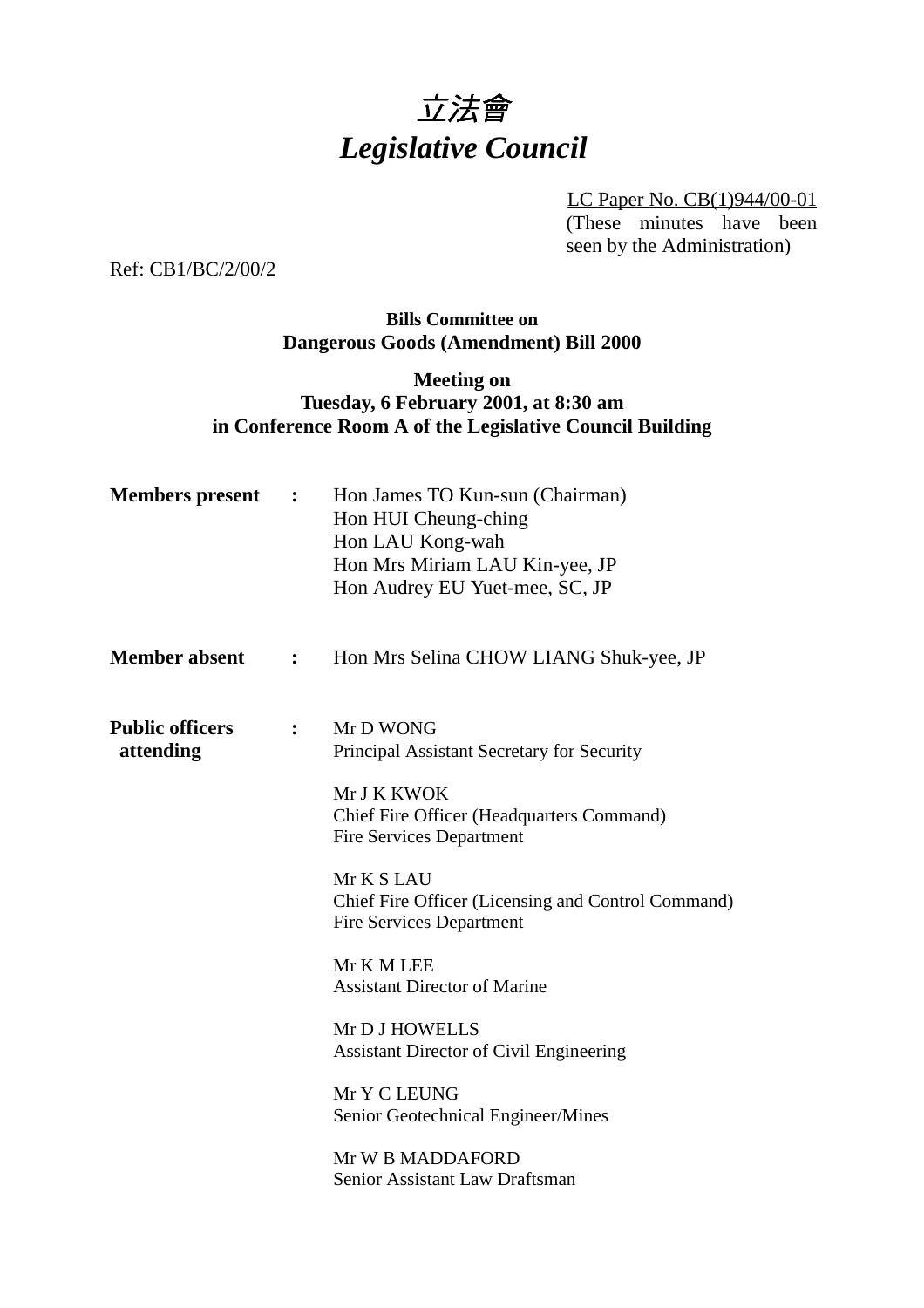Action 2 -Miss LEE Choy-mei Assistant Secretary for Security **Clerk in attendance :** Mr Andy LAU Chief Assistant Secretary (1)2 **Staff in attendance :** Mr Stephen LAM Assistant Legal Adviser 4 Mrs Mary TANG Senior Assistant Secretary (1)2 \_\_\_\_\_\_\_\_\_\_\_\_\_\_\_\_\_\_\_\_\_\_\_\_\_\_\_\_\_\_\_\_\_\_\_\_\_\_\_\_\_\_\_\_\_\_\_\_\_\_\_\_\_\_\_\_\_\_\_\_\_\_\_\_

**I Confirmation of minutes of meeting** (LC Paper No. CB(1)523/00-01 - Minutes of meeting held on 6 December 2000)

The minutes of meeting on 6 December 2000 were confirmed.

# **II Meeting with the Administration**

(LC Paper No. CB(1)531/00-01)

2. At the invitation of the Chairman, the Principal Assistant Secretary for Security (PAS/S) briefed members on the Administration's response to the Bill Committee's concerns raised at the meeting on 18 January 2001 regarding the requirements of vessels carrying dangerous goods (DG), as set out in LC Paper No.  $CB(1)531/00-01(01)$ . Members noted that the requirements of ocean-going vessels and local vessels carrying DG were controlled by two separate ordinances with the former by the Merchant Shipping (Safety) (Dangerous Goods and Marine Pollutants) Regulation (Cap. 413) (section 16), and the latter by the Dangerous Goods (Shipping) Regulations (Cap. 295 sub. leg.) (regulation  $12(1) \& (3)$ ).

3. Regarding the application of the requirements of vessels carrying DG to boathouses, the Assistant Director of Marine (ADM) advised that under regulation 12(1) of the Dangerous Goods (Shipping) Regulations (Cap. 295 sub. leg.), any vessels, be they used in navigation or not, trading exclusively within the waters of Hong Kong, and required to be registered or licensed pursuant to the provisions of the Merchant Shipping Ordinance (Cap. 281), was required to obtain the written permission in respect of such vessel, i.e. a "declaration of fitness" from the Director of Marine for the conveyance of DG. In other words, DG should not be taken on board boathouses unless prior approval was given by the Director of Marine in the form of a "declaration of fitness" or the amount so carried was within the limit of the exempted quantities for DG.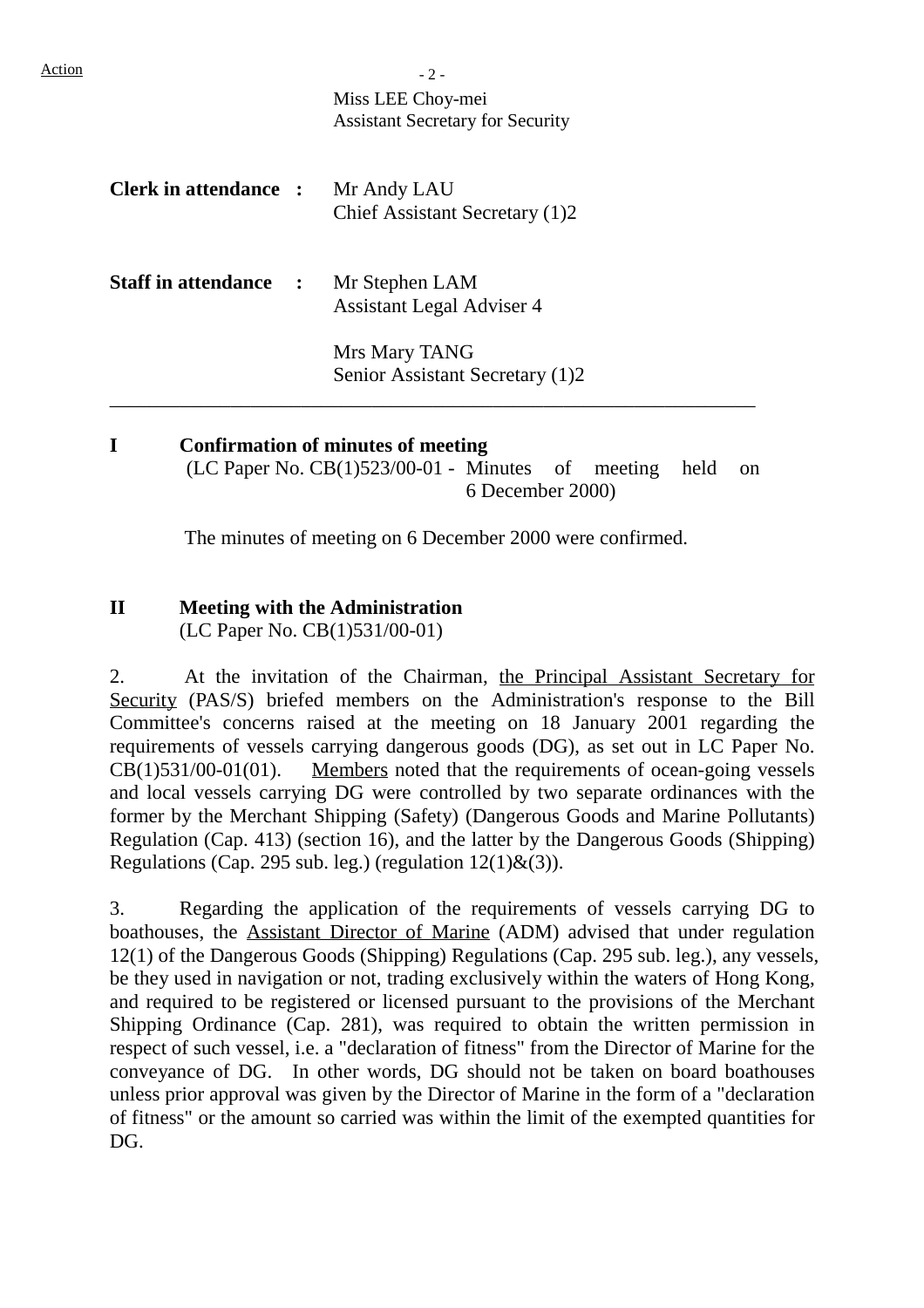4. Noting that some of the household items might be classified as DG, Mrs Miriam LAU was concerned about the safety implications when such items were shipped to outlying islands. She was also worried that ferry operators or the frontline staff might not be aware of the inherent risks of such goods nor did they know the changing classification of DG or the exempted quantities for the conveyance of DG on board vessels as provided for in the legislation.

5. In response, ADM drew members' attention to his earlier statement made at the meeting on 18 January 2001 that there were no exempted quantities for DG on board vessels, and clarified that local vessels, unlike ocean-going vessels, did have exempted quantities for DG. The Director of Marine could also exercise discretion to waive certain fire safety requirements of vessels used for the purpose of conveying household items containing DG, such as kerosene and liquefied petroleum gases. In future, with the introduction of the new classification system, owners of these vessels would be encouraged to upgrade the safety requirements of their vessels. He agreed with the Chairman on the need to review the present arrangement and to conduct publicity programmes on the new classification system for DG. PAS/S added that in formulating the subsidiary legislation, the Administration would review the exempted quantities for DG on board local vessels in consultation with the Director of Marine, taking into account the need to maintain a balance between safety and convenience.

## **Clause-by-clause examination**

6. Members continued to examine the Bill clause by clause.

#### Clause 4

7. Members noted that the new section  $5(1)(ma)$  empowered the Director of Marine to grant an exemption from all or any of the provisions of a regulation relating to vessels as some of them, in particular local vessels, would not be able to meet the requirements of the International Maritime Dangerous Goods (IMDG) Code.

8. Mr LAU Kong-wah sought clarification on the legislative intent of the new section 5(1)(mb) which provided that the Chief Executive in Council might by regulation provide for the detention of any vessel in respect of which any contravention of a provision of the Dangerous Goods Ordinance (Cap. 295) (the Ordinance) or regulations made under the Ordinance was believed to have occurred. He asked if this was a reflection of the inadequacies in the existing arrangements for detention of vessels. ADM replied that the power to detain vessels was already provided for in the principal Ordinance and the new section 5(1)(mb) merely sought to empower the Administration to do the same by means of a regulation, thereby saving the need for exercising the power under the principal Ordinance. He said that the proposed arrangement would allow greater flexibility and facilitate enforcement actions. On the levels of penalties imposed under the regulations, they would be lighter than those in the principal Ordinance.

9. Mr LAU queried the rationale behind the proposal as he considered that a higher level of penalty would deter against smuggling of DG such as explosives, fish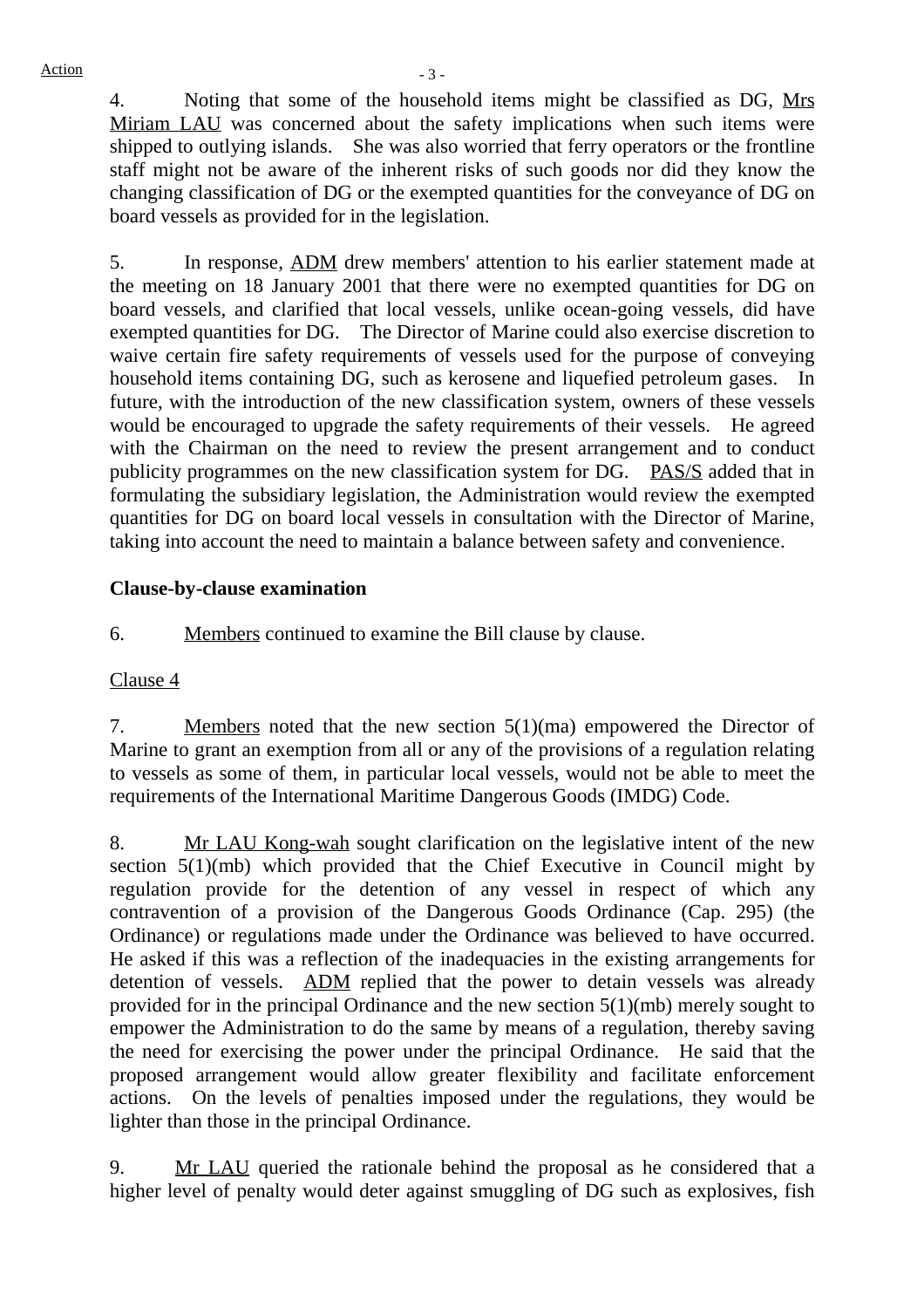bombs and fireworks which was rampant in the waters of Hong Kong.

10. ADM clarified that enforcement actions against smuggling of DG were undertaken by the Customs and Excise Department and the Marine Police. Whilst the Director of Marine was empowered to detain vessels under different legislation, officers of the Marine Department were not granted with search powers under the existing Ordinance. As such, a searching operation could not be initiated by marine officers unless it had the consent of ship owners/the crew on board vessels. Alternatively, officers from the Marine Department must be escorted by the Marine Police or other enforcement agencies for the purpose of searching on board vessels. PAS/S added that the proposed amendment to section 12 of the Ordinance would extend the general power of entry, search, seizure and detention currently given to enforcement departments to the Marine Department also.

11. The Chairman pointed out that if the amendments to section 12 had provided for the powers of detention of vessels, then there might not be a need for the inclusion of section 5(1)(mb). PAS/S said that section 5(1)(mb) was considered necessary as it sought to provide the power to make more extensive regulations for the necessary detention of vessels when a contravention of the Ordinance was believed to have occurred. Mrs Miriam LAU added that the power provided under the existing section 12(2)(e) was merely to enable the enforcement agencies to detain a vessel after it had been searched. Given the inherent dangers of smuggling DG on board vessels and the significant implications of the continued detention of vessels, the Chairman requested the Administration to consider if it would be more appropriate for the provisions relating to the power of detention of vessels to be included in the principal Ordinance rather than in the subsidiary legislation.

Admin.

12. Noting that the powers of entry, search and detention in respect of vessels, vehicles and aircraft were given under the existing section 12, Mrs Miriam LAU queried why the new section 5(1)(mb) only provided the power to make regulations in respect of the detention of vessels but not vehicles and aircraft. The Chief Fire Officer (Licensing and Control Command), Fire Services Department (CFO(LCC) said that under section 12, officers of the Fire Services Department were empowered to stop and search vehicles if they had reasonable grounds for suspecting that any offence against the provisions of the Ordinance had been committed. They could proceed to seize goods and take prosecution actions where necessary. It would not be necessary to detain the vehicle under the circumstances. Therefore, the power to make regulations to provide for the detention of vehicles was not required. In view of the concerns raised by members on the detention of vessels, the Administration was requested to provide an information paper to explain why similar provision was not necessary in the case of detention of vehicles and aircraft.

Admin.

13. As for section 5(1)(mc), members noted that this was an enabling provision which prohibited or controlled the employment of any person or class of persons in connection with the manufacture, loading, unloading, shipment, transhipment, storage, carriage, movement, sale or use of DG, for the purpose of ensuring proper standards were maintained in the course of any such activity.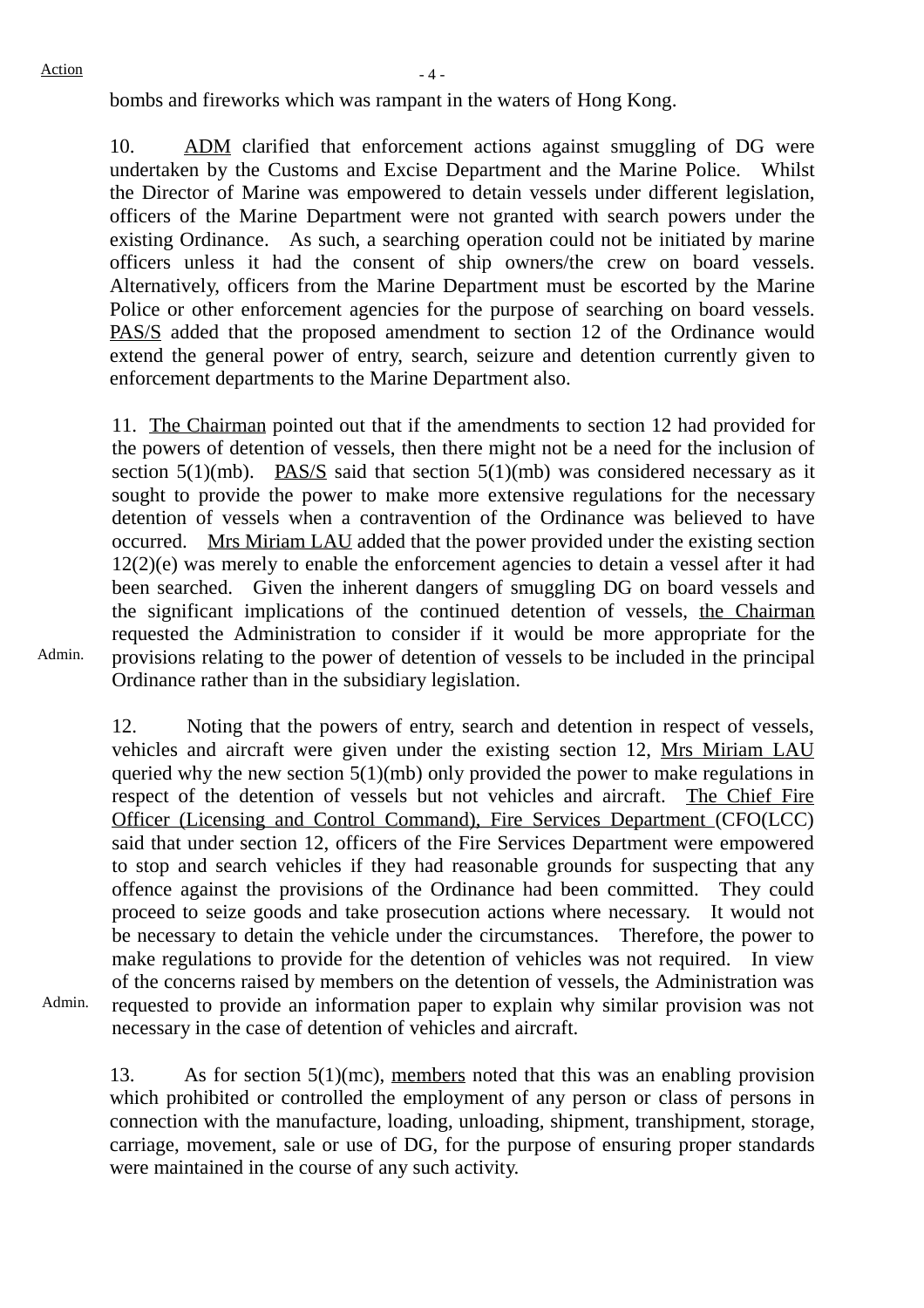14. On section 5(1)(md), the Chairman said that apart from imposing duties on the drivers of vehicles carrying DG, there might also be a need to consider conferring power on these drivers to refuse to commence a journey unless they were satisfied that the arrangements for the conveyance of DG had met the safety requirements as set out in the legislation. He asked the Administration to consider his suggestion further.

Admin.

15. Referring to section 5(3), the Chairman sought explanation on why an order made under section 5(1)(ma)(ii) was not a subsidiary legislation. The Senior Assistant Law Draftsman said that as the order made under section 5(1)(ma)(ii) would refer to a specific case and not a class of cases, it would not be made in the form of a subsidiary legislation.

## Clause 5

16. Responding to the Chairman, PAS/S explained that Codes of Practice (COP) were provided for the purpose of providing practical guidance to the affected trades in complying with the requirements of legislation. Empowering provisions for the issue of COP were common in quite a number of legislation and similar provisions were made in the Road Traffic Ordinance (Cap. 374). The non-compliance of COP however would not incur criminal liability although it could be used as evidence in proceedings. The Director of Fire Services and the Director of Marine would be empowered under the Ordinance to issue COP to promulgate detailed guidelines and safety practices to be followed by the trade in the handling of DG. The COP would largely be in line with international practice but would include minor variations to suit local circumstances. CFO(LCC) added that detailed guidelines on safety, packaging and labelling requirements for the conveyance of DG would be set out in the COP.

# Clause 6

17. Members noted that for a first time offence, the penalties for breaching any terms or conditions endorsed in the relevant licence would be a fine at level 5 and imprisonment not exceeding one month, and for a subsequent offence, the penalties would be a fine at level 6 and imprisonment not exceeding three months.

#### Clause 7

18. Members had no comments on the clause.

#### Clause 8

19. Members noted that the powers of entry and search had been extended to officers of the Marine Department who were hitherto omitted from the provisions of section 12. The inclusion of the powers would facilitate enforcement as officers of the Marine Department were well versed with IMDG Code.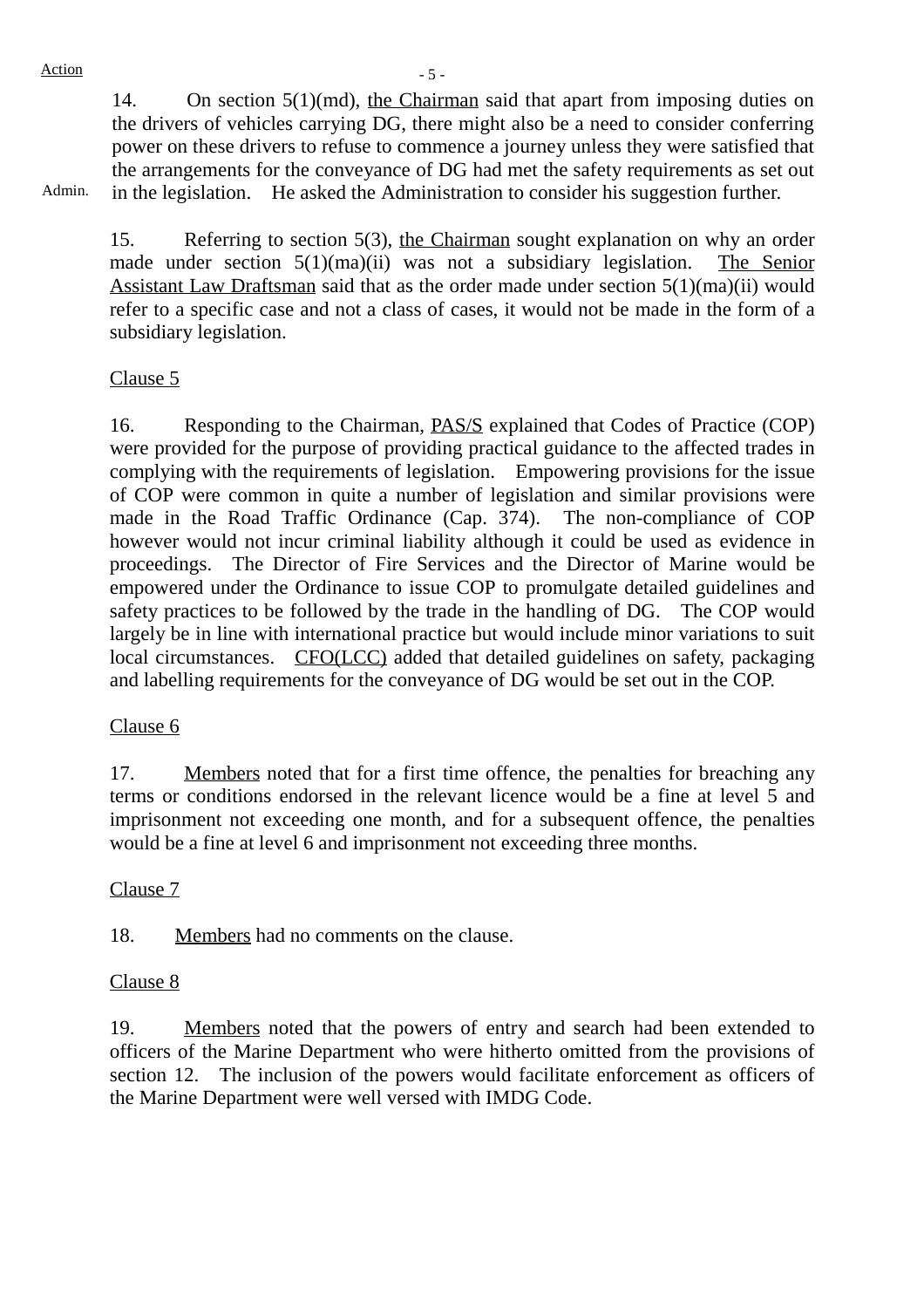Admin.

# Clause 9

20. Members noted that the maximum fines for breaching the regulations made under this section had been increased to level 6.

# Clause 10

21. Referring to the new section 14(2) which provided that "the occupier of any premises who fails to report an accident in contravention of the provisions of section 13 shall be guilty of an offence and shall be liable to a fine at level 2", the Chairman said that the penalty imposed did not appear to reflect the severity of the offence. Noting that the provision would only apply to occupiers of licenced storage premises and not the ordinary public, Mrs Miriam LAU shared the concern of the Chairman in that the penalty imposed was insufficient to achieve a deterrent effect. Taking into account the inherent dangers of explosives and the safety hazards posed to the general public, the Chairman requested the Administration to review the level of penalty and the need for introducing imprisonment terms.

Admin. 22. Referring to the levels of proposed penalties for breaching the requirements of sections 6,7,8 and 10 as set out in section 14(1)(a) and (b), Mr LAU Kong-wah was concerned if these were sufficient to deter against illegal storage and possession of explosives and fireworks. PAS/S said that the levels of penalties were proposed to adjust upward to reflect the inflation over the years. The Senior Geotechnical Engineer/Mines said that where the offence involved the use of explosives, prosecution actions could be taken under the Crimes Ordinance (Cap. 200) which carries heavier penalties. In response to members, the Administration agreed to provide information on the prosecution cases against offenders who had breached section 6 and other relevant sections in the Ordinance and the penalties imposed by the courts.

Clause 11

23. Members noted that the new section 19A which provided that "where DG are passing through Hong Kong as part of an international journey and such goods are packed, marked and labelled in accordance with IMDG Code, they shall be deemed to comply with the requirements of any regulations made under this Ordinance in respect of the packing, marking and labelling of such goods for conveyance by vessels or by vehicles across the territory" was intended to regularize the application of IMDG Code for use in Hong Kong.

24. As reference to the term "an international journey" was made in section 19A(2), the Chairman enquired if this would include journeys between Hong Kong and Taiwan. ADM said that as a matter of practice, all journeys taken outside of Hong Kong waters were regarded as part of an international journey. Given the circumstances, the Chairman requested the Administration to consider the need for adapting the reference to the term "an international journey" to cover trips to Taiwan as well.

Admin.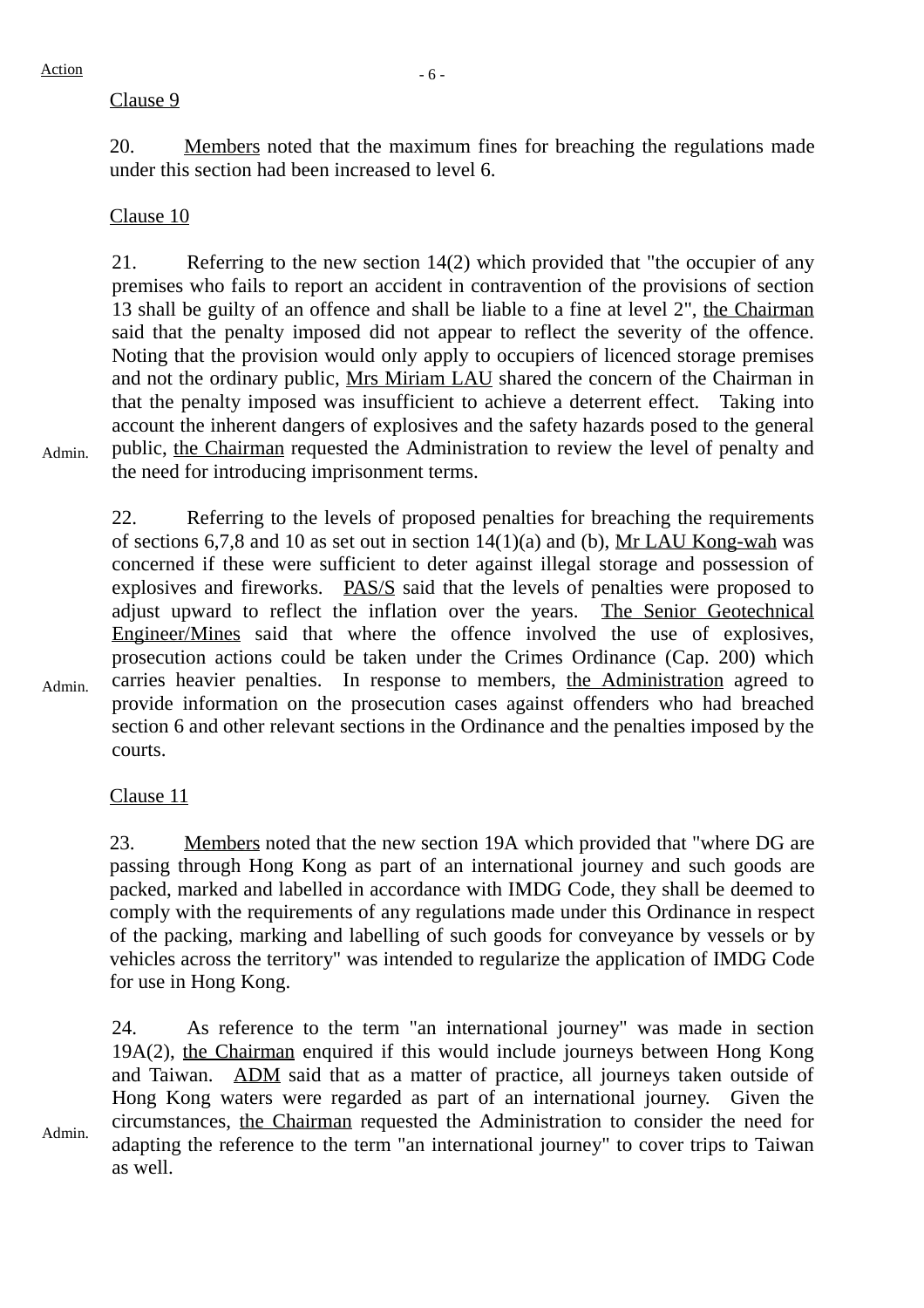# General

Admin.

25. As both the Dangerous Goods Ordinance (Cap. 295) and the Crimes Ordinance (Cap. 200) dealt with the illegal possession, conveyance and storage of explosives, fish bombs and fireworks, members were concerned about how enforcement actions would be taken and which provisions of these legislation would be invoked in the prosecution of offenders. The Administration agreed to provide a written response to address members' concerns.

# Clause 12

26. Members noted that the definition of DG under the Shipping and Port Control Ordinance (Cap. 313) was different from that in the Dangerous Goods Ordinance (Cap. 295). ADM explained that since the control of DG on land and at sea were different, the definition of DG under different legislation would also differ. The IMDG Code would be followed strictly for controlling the conveyance of DG on board vessels except that the existing controls regarding diesel oil at sea, which was not classified as DG under IMDG Code, should be maintained. Under Cap. 313, the definition of DG had made reference to regulation 2 of the Dangerous Goods (Shipping) Regulations (Cap. 295 sub. leg.), which had yet to be introduced. The proposed provisions of section 2 would make reference to the control of DG under IMDG Code as well as the control of diesel oil at sea. PAS/S added that Cap. 313 was meant to control vessels in the waters of Hong Kong and therefore would include control of diesel at sea.

# Clause 13

27. ADM advised that under the existing provisions of the Merchant Shipping (Safety) Ordinance (Cap. 369), DG was defined as any goods or substances to which the Dangerous Goods Ordinance (Cap. 295) applied. This was considered inadequate as Cap. 369 was meant to control ocean-going vessels. Due to recent incidents involving explosion in enclosed containers containing residues of volatile substances, the Administration considered it necessary to revise the definition of DG in Cap. 369 to include in (b),"substances, materials or articles, the properties of which would reasonably be considered to be dangerous when carried by sea, and includes empty receptacles and residues in tanks or cargo holds which have been used previously for the carriage of dangerous goods…." ADM said that the wording of (b) followed closely the scope of DG covered in the IMDG Code.

Admin.

28. In response to the Chairman, the Administration agreed to deposit a copy of IMDG Code with the Secretariat and provide relevant sections of the Code relating to the definition of DG for members' reference. The Chairman also requested the Administration to elaborate on the definition of DG under the Merchant Shipping (Safety) Ordinance (Cap. 369), particularly in respect of (b) therein so as to facilitate members' understanding of the application of the provision in real life situation. As regards Miriam LAU's concern about the control of the conveyance of enclosed containers containing residues of volatile substances on land, PAS/S said that this would be dealt with in the review of the Fire Services Ordinance.